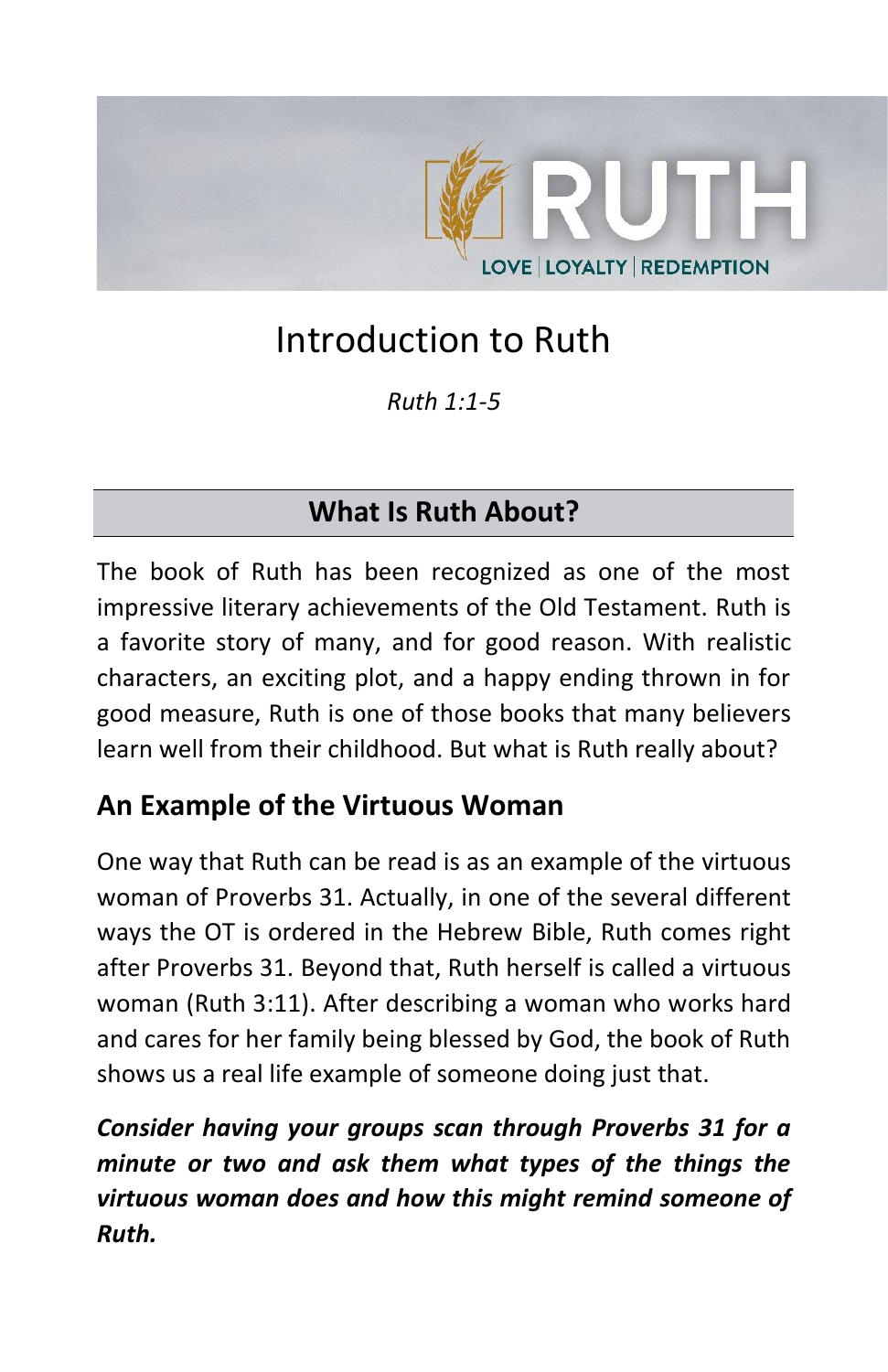### *What kind of a person do Proverbs 31 and the book of Ruth depict the virtuous woman as being? How would they define "virtue"?*

## **An Important Link in the History of God's Plan**

But Ruth is doing more than simply showing us what a godly woman looks like. In our English Bibles, the book of Ruth comes right after Judges and right before 1 Samuel. It plays an important role in between these two books by transitioning from the dark, depressing stories of the end of Judges to set the stage for the rise of David, the king after God's own heart.

#### • **Ruth shows God's hand at work in a dark period.**

As we will see, Ruth is set in a dark period of Israel's history. The last few chapters of the book of Judges can be a challenge to slog through, but when one comes to Ruth they find a very perspective on God's people at this time. As one commentator put it: "In contrast to the Book of Judges, where the nation of Israel as a whole and most of the characters are portrayed as thoroughly Canaanized in heart and mind and deed, this story describes an oasis in an ethical wasteland." 1

### *How can the book of Ruth help people living in spiritually dark times?*

#### • **Ruth shows the origin of King David.**

The story of God's redemption of man is a story that begins in Genesis 3:15 with the promise that there will come a descendant ("seed") of the woman who will crush the

<sup>1</sup> Daniel Isaac Block, *[Judges, Ruth](https://ref.ly/logosres/nac06?ref=Bible.Ru&off=67971)*, vol. 6, The New American Commentary (Nashville: Broadman & Holman Publishers, 1999), 614.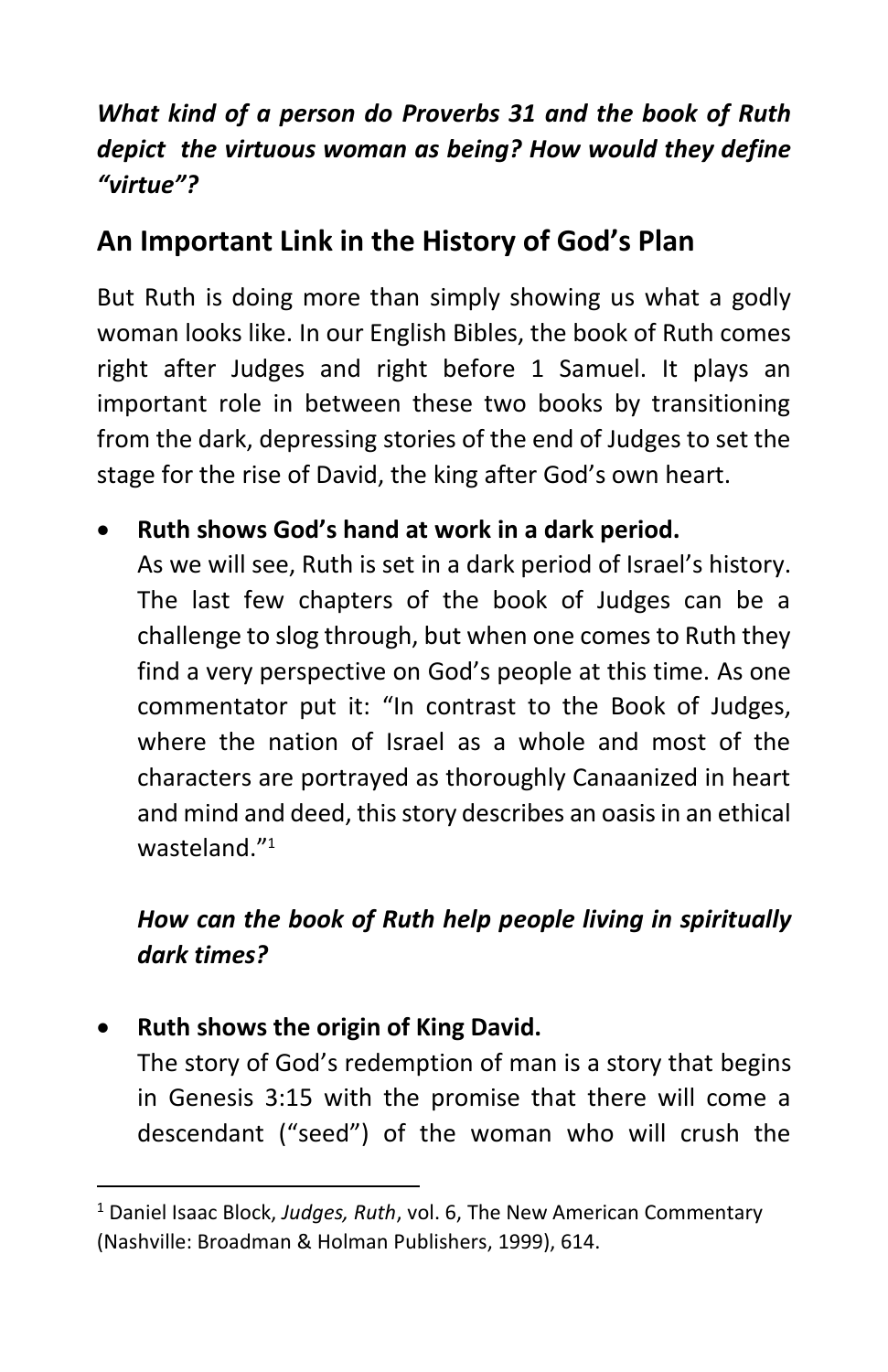serpent. The rest of the story of the Old Testament is the continuing story of where that seed will come from and how God will fulfill His promise through a seed. The story begins when God narrows the seed to Seth, and not Cain. Then God chooses Abraham, then Isaac, Jacob, and finally Judah.

The promise of a coming seed will eventually be confirmed with King David (2 Samuel 7) and with his line. This story is an important link showing God's providential and guiding hand bringing about what He promised during a very dark time in Israel's history. God is at work both in the lives of Naomi, Ruth, and Boaz, but at the same time He is doing things that will ripple through the grand stage of history, even though at the time it looked like a simple case of figuring out who would inherit the land of a deceased Israelite.

*How aware do you think Ruth and Boaz were of the hugely important role they would play in world history?* 

*What lessons can we glean from this perspective?*

## **A Picture of Christ of Christ and the Church**

Finally, many people have noted that Ruth is a book that paints a vivid picture of Christ and His church.

### *Knowing what you do about the book of Ruth, how might Ruth be a picture of Christ and the church?*

No doubt many parallels could be brought forward, but here are some of the highlights: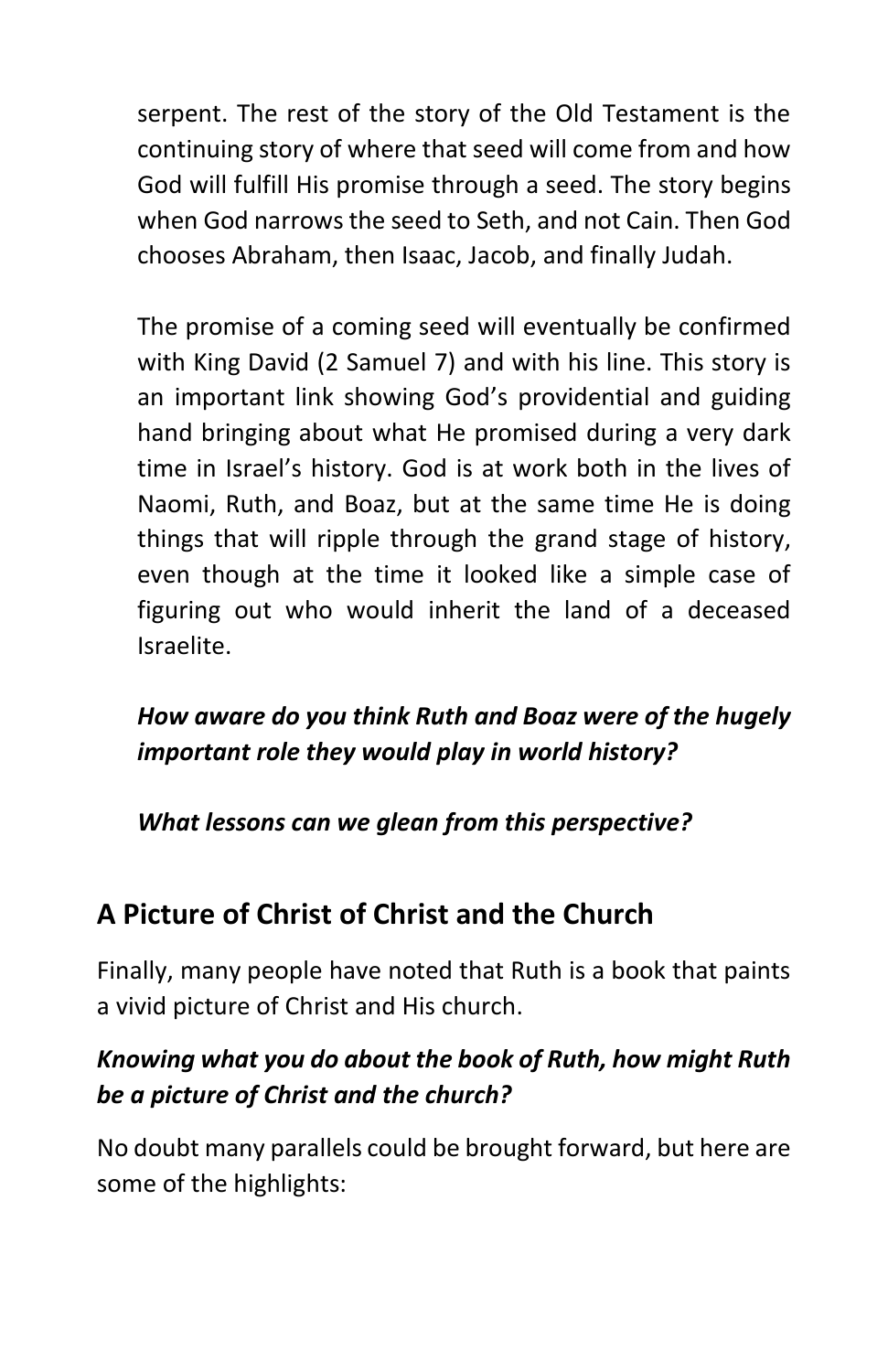- Ruth is a Gentile outsider who comes to know the favor of God (cf Romans 11).
- Ruth reflects the loyalty of God in a way the church ought to.
- Boaz in many ways functions as a picture of Jesus.
- Boaz meets the needs of Ruth.
- Boaz protects Ruth from danger.
- Boaz redeems Ruth by marrying her.

## **A Family's Fateful Flight (1:1-5)**

Frane Selak has been dubbed "the unluckiest man in the world." This Croatian man has been closer to death more frequently than anyone else on record. Frane was involved in a train crash where seventeen people died, a plane crash where nineteen people died, a bus accident in which four people died, three separate car incidents that involved an exploding fuel tank on one occasion, petrol that caught fire on another, and a truck crashing into his car as he leaped out just in time, and finally he was knocked down by a bus. Although some of the earlier events are disputed, there's no question that Frane has had a rough go of it.  $2$ 

Have you ever felt like Frane? Like nothing is going your way? As we read the opening verses of Ruth, we start reading a story that sounds like Frane. We read of a family that is faced with a problem, responds wrongly, and sees things go from bad to worse. By the end of the first five verses, our main characters are in a pretty sad situation.

<sup>2</sup> "Luckiest or Unluckiest Man in the World?" *Ripley's.*  <https://www.ripleys.com/weird-news/unluckiest-man/> Accessed November 9, 2021.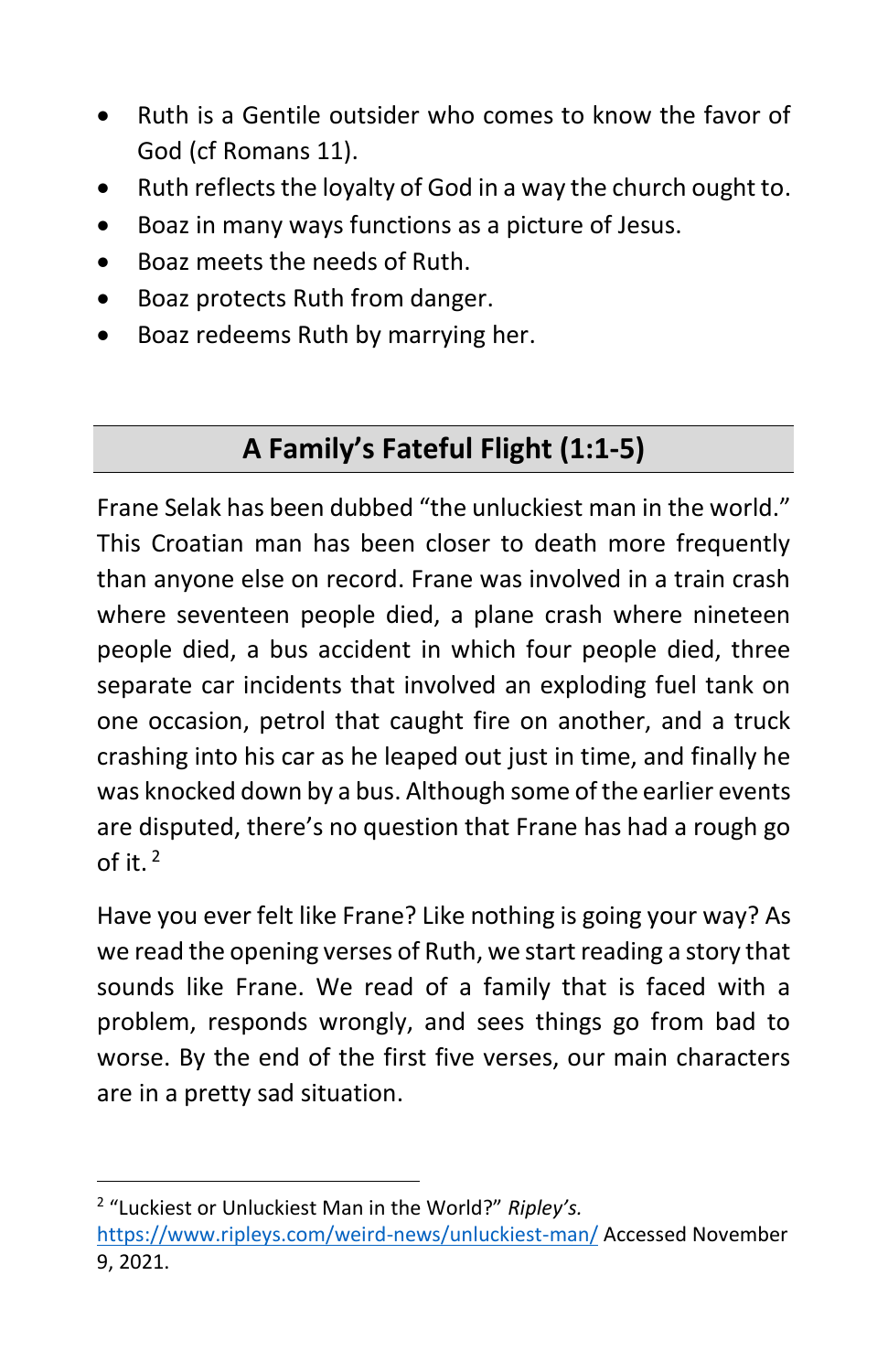## **The Setting (1:1-2)**

How a story begins is important. You might be tempted to skip over the first two verses of this book, but if you did then we would be missing important information! As you read the opening verses of Ruth, ask yourself what kind of story you would be expecting if the first two verses are all you knew.

• **When did the story take place?** *"In the days when the judges ruled"*

#### *What do we know about the period of the judges?*

The book of Judges shows a continually downward spiral. Early judges are strong leaders, but cracks begin to be seen and by the end we have Samson, a man who showed faith in God (Hebrews 11:32) but who also slept with the enemy he was tasked to destroy not just once, not just twice, but on three separate occasions. The final refrain throughout the disturbing final chapters of the book is "every man did that which was right in his own eyes" (Judges 17:6; 21:25). Ruth begins by letting us know the story is taking place during this time.

• **What kicks off the action?** *"there was a famine in the land"* Stories normally begin with background information and then have something called "inciting action." Inciting action is the moment the story really starts, the thing that kicks the story into motion. In the case of the book of Ruth, it all starts with a famine. This little detail is really important if we think about the broader story of the Bible…

#### *Why do you think there was a famine?*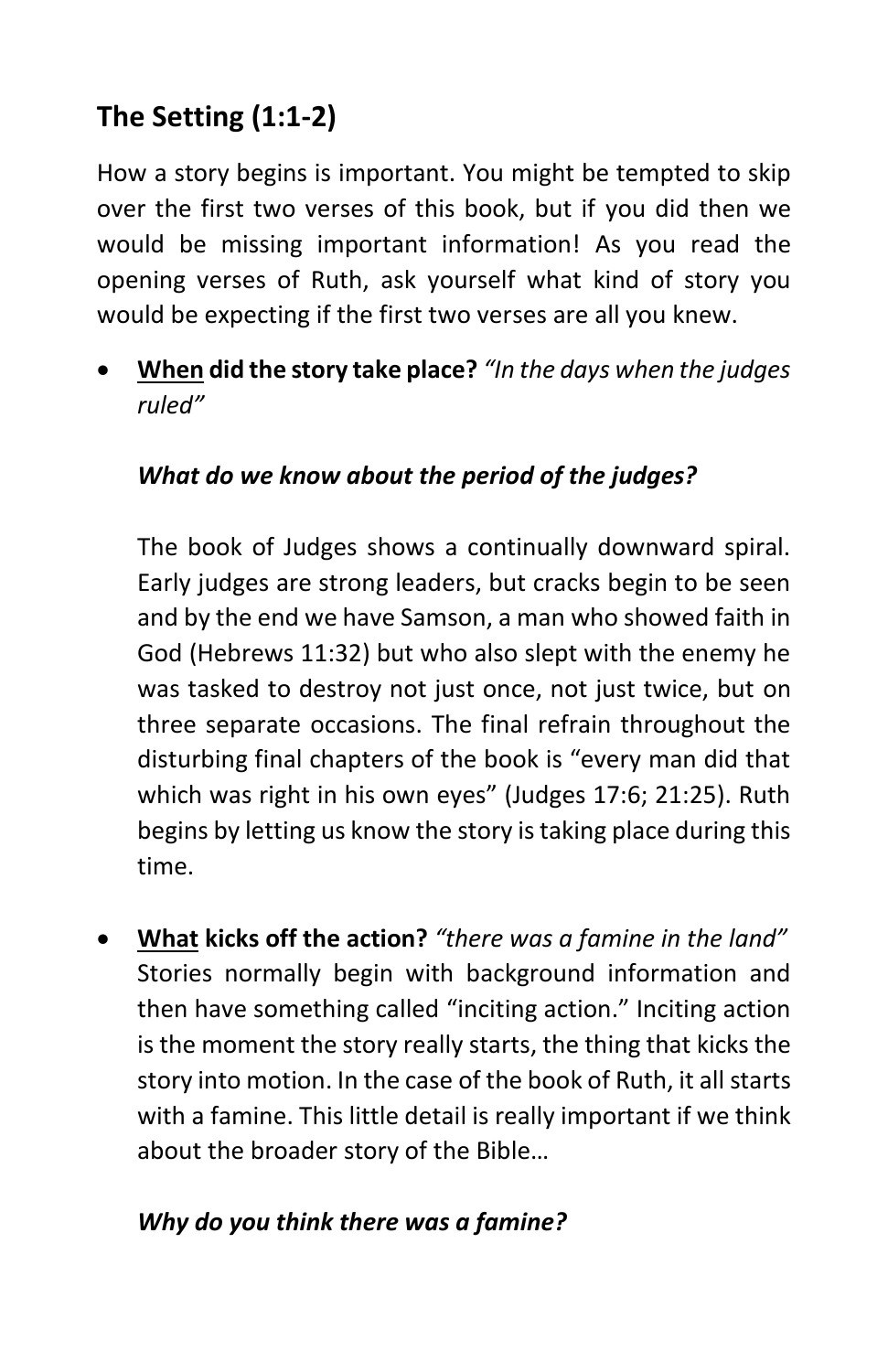Israel wasn't supposed to have famines. God had told them that if they obeyed Him, they wouldn't have famines. If they disobeyed Him, there would be famine as a result (Deuteronomy 28:22-24). The irony here is further emphasized by the name of the city  $-$  "Bethlehem" is Hebrew for "house of bread." This reinforces what we would already have assumed from the reference to the judges… things are not going well in Israel at this time. There are physical problems (a famine), but those physical problems are signs of a deeper spiritual problem with the country.

• **Where does the story take place?** *"A certain man of Bethlehem-judah … Went to sojourn in the country of Moab"*

Bethlehem-judah is a city that shows up several times in the sordid stories that end the book of Judges. From Levites for sale to the starting point of a fateful journey that would rip apart a nation, Bethlehem-judah is not a place that gives you happy feelings by the end of Judges. Knowing what we know about Christ's ultimate birth there, it can be tough to go from "O Little Town of Bethlehem" to "Bethlehem? Great, what problems is Israel going to get into now?" But if that wasn't bad enough, the characters in this story don't leave Bethlehem for Mount Ephraim, but for somewhere far worse: Moab.

#### *What do we know of Moab from the Old Testament?*

Moab was an ancient enemy of Israel. The origins of Moab were the incestuous relationship of Lot and his daughter (Genesis 19:30-38). Next, Moab refused to allow Israel to pass through when they were trying to get to the Promised Land (Numbers 22-24) and then partially succeed in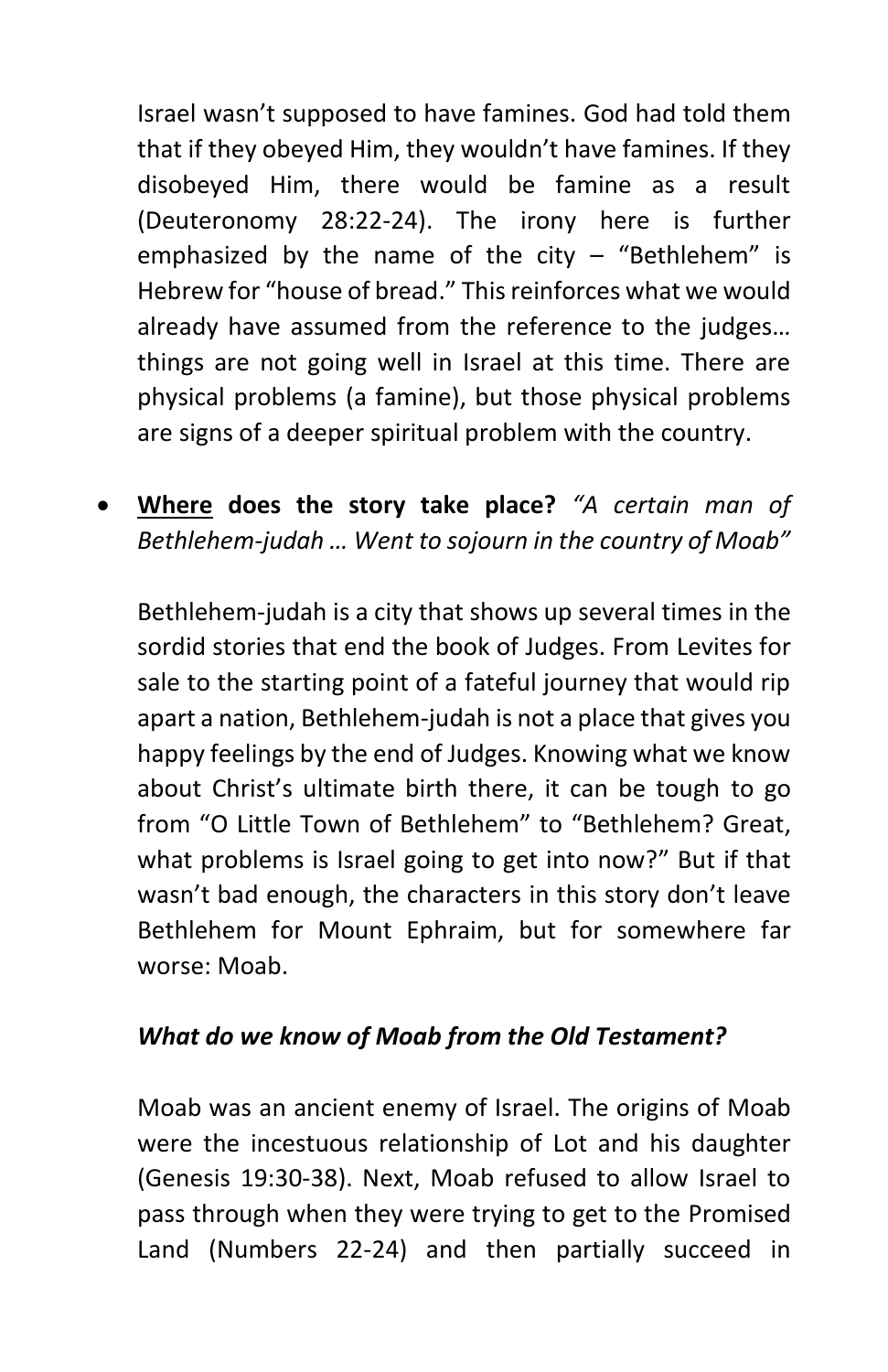seducing the Israelites to immorality and pagan worship (Numbers 25:1-9). As a result, Moabites were excluded from Israel (Deuteronomy 23:3-6). Finally, the first judge we read about delivering Israel delivered them from a Moabite king (Eglon, cf Judges 3:15-30).

Bethlehem and Moab are very close, only 20-30 miles apart, but there was a bitter hatred between these countries. When we read about an Israelite leaving the land of God because of the discipline of the Lord for their sin, we should be very nervous about where this story is going to end up.

*What kind of rationalizations might Elimelech have made to excuse this move? What should Elimelech and his family have done? In what ways might believers today make similar choices as Elimelech?*

• **Who is in this story?** *"And the name of the man was Elimelech, and the name of his wife Naomi, and the name of his two sons Mahlon and Chilion, Ephrathites of Beth-lehemjudah. And they came into the country of Moab, and continued there."*

The names in the first few verses of Ruth are ironic:

- o We've already seen that Bethlehem means "house of bread."
- o Elimelech's name means "My God is King"
- o Naomi's name means "Lovely," but later she will change her name from "lovely" to Marah "bitter" by the end of the first chapter.
- o Mahlon probably means "sickly" and Chilion probably means "deathly"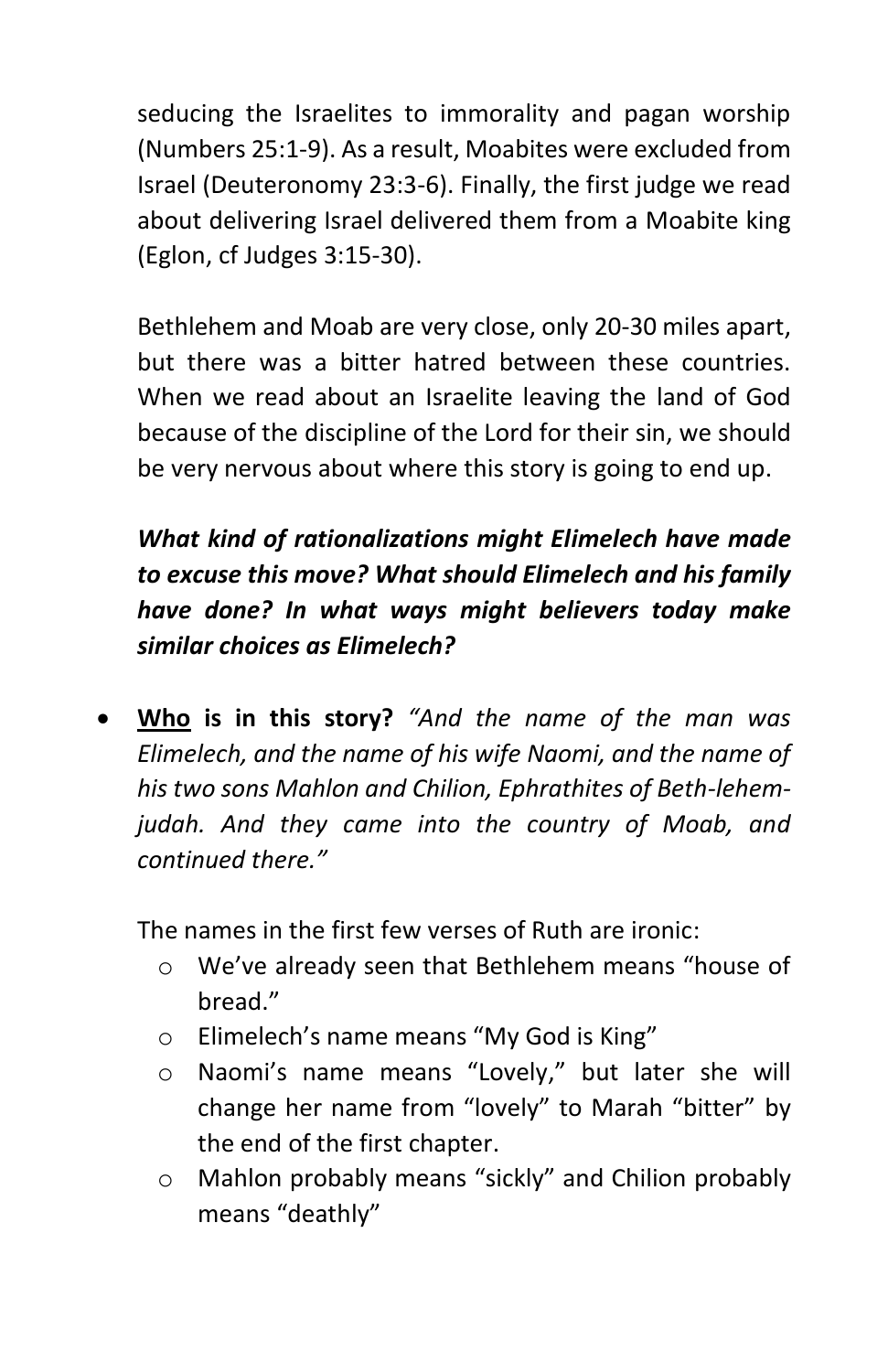o The name Moab means "from Father" and refersto the incestuous relationship that Lot's daughter engaged in to conceive her son Moab. This sick beginning of the nation foreshadowed a tense relationship with Israel (cf Numbers 22-25; Deuteronomy 23:3-6).

So, putting it altogether: During one of the darkest periods of Israel's history, "My God is King" fails to trust God his King and ironically abandons the "House of Bread" because of a famine sent as God's judgment. He takes with him his wife "Lovely" who by the end of the chapter will change her name to "Bitter," along with their two sons "Sickly" and "Deathly" to go to the land of "From Father," the ancient nation known for perversity and that had refused to help Israel, all during a time when everyone is doing whatever seems right in their own eyes.

We're only two verses in and already this does not seem like it's going to be a good story.

## **The Opening Scene (1:3-5)**

If the first few verses set us up for expecting a bad story, the next two verses would seem to confirm to us that things will not be a happy ending.

## • **A Funeral (1:3)**

Elimelech left Israel, the land of God's promise, because he and his family were trying to escape the judgment of God. He thought it would be easier to simply move to a place where there was blessing, but running from God's chastening never makes life easier. Instead, we find Elimelech dying almost immediately in the story, leaving Naomi and her two sons behind.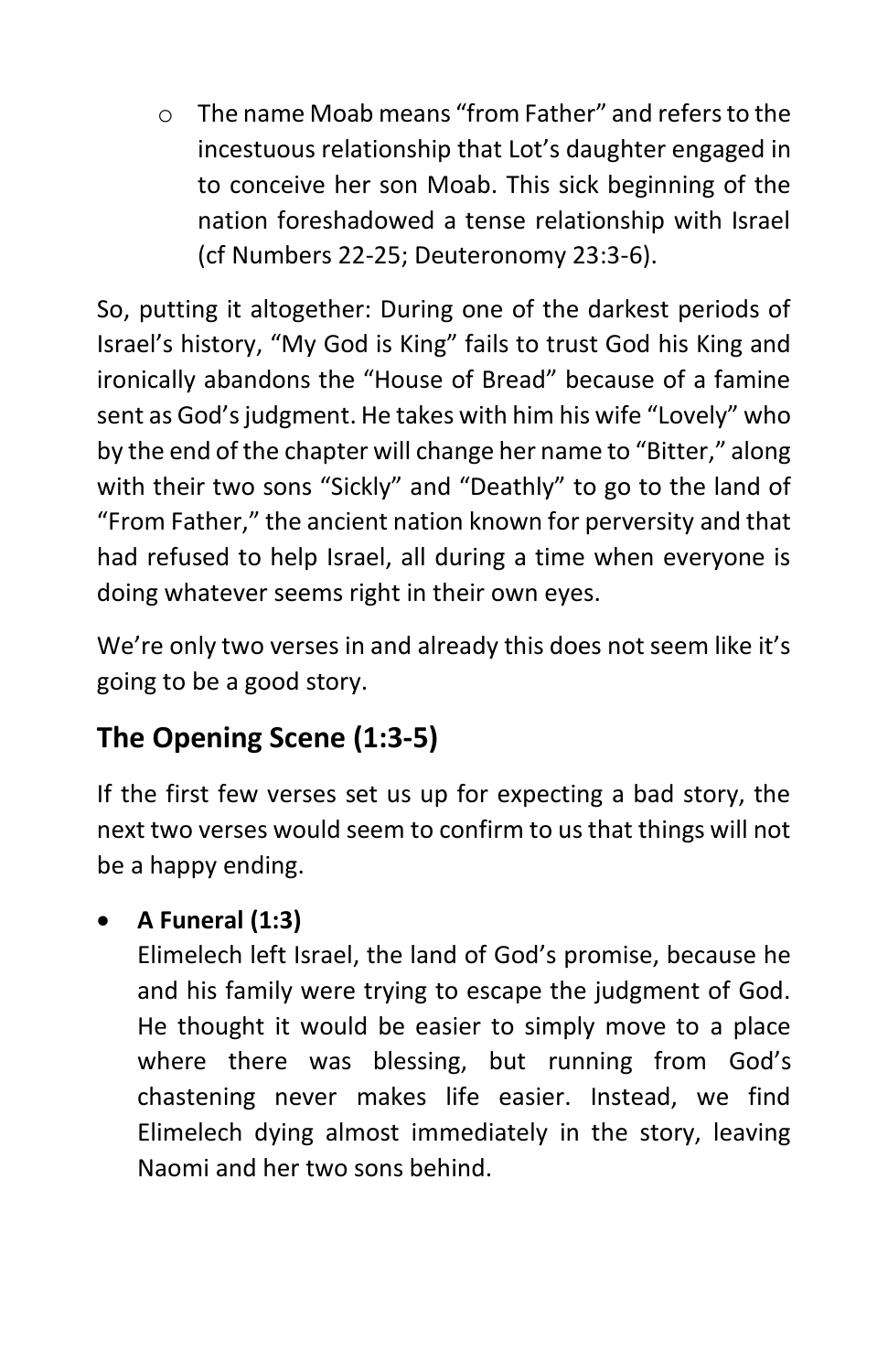#### • **Two marriages (1:4)**

#### *Should Mahlon and Chilion have married foreign women?*

For Israelites to marry foreign women was a problem, a problem that is addressed multiple times in Scripture (cf Ezra, Nehemiah, Deuteronomy 7:3-4). Marriage to pagans was seen as a judgment by God (Deuteronomy 28:32). The concern was that foreign women would draw the heart of Isrealites after other gods. Although a case might be made for allowing proselytes to marry (e.g. Rahab), Naomi still viewed Orpah and Ruth as Moabites when she told Ruth that Orpah had gone back to *her* people and *her* gods (1:15). Naomi didn't see Orpah and Ruth as Israelites, she still saw them as Moabites. This, along with the impending death of Mahlon and Chilion show us that these marriages were probably not the right move and 10 years of barrenness are probably meant to indicate that such marriages were wrong.

#### • **Two funerals (1:5)**

The lowpoint in the story comes mercifully early, but how devastating it must have been for Naomi. She had lost her husband. She had lost both sons. She was now alone in a strange country with nothing but two foreign women as daughters-in-law. The decision to abandon God's land and God's people had led to death and loneliness. But God is not done with Naomi. In many ways Naomi is the main character of this story, as God begins to melt the heart of this obstinate Israelite and to graciously show His kindness and mercy to her.

Sometimes God must break before He can heal (Hosea 5:13- 6:2). God brings Naomi through great pain at the beginning